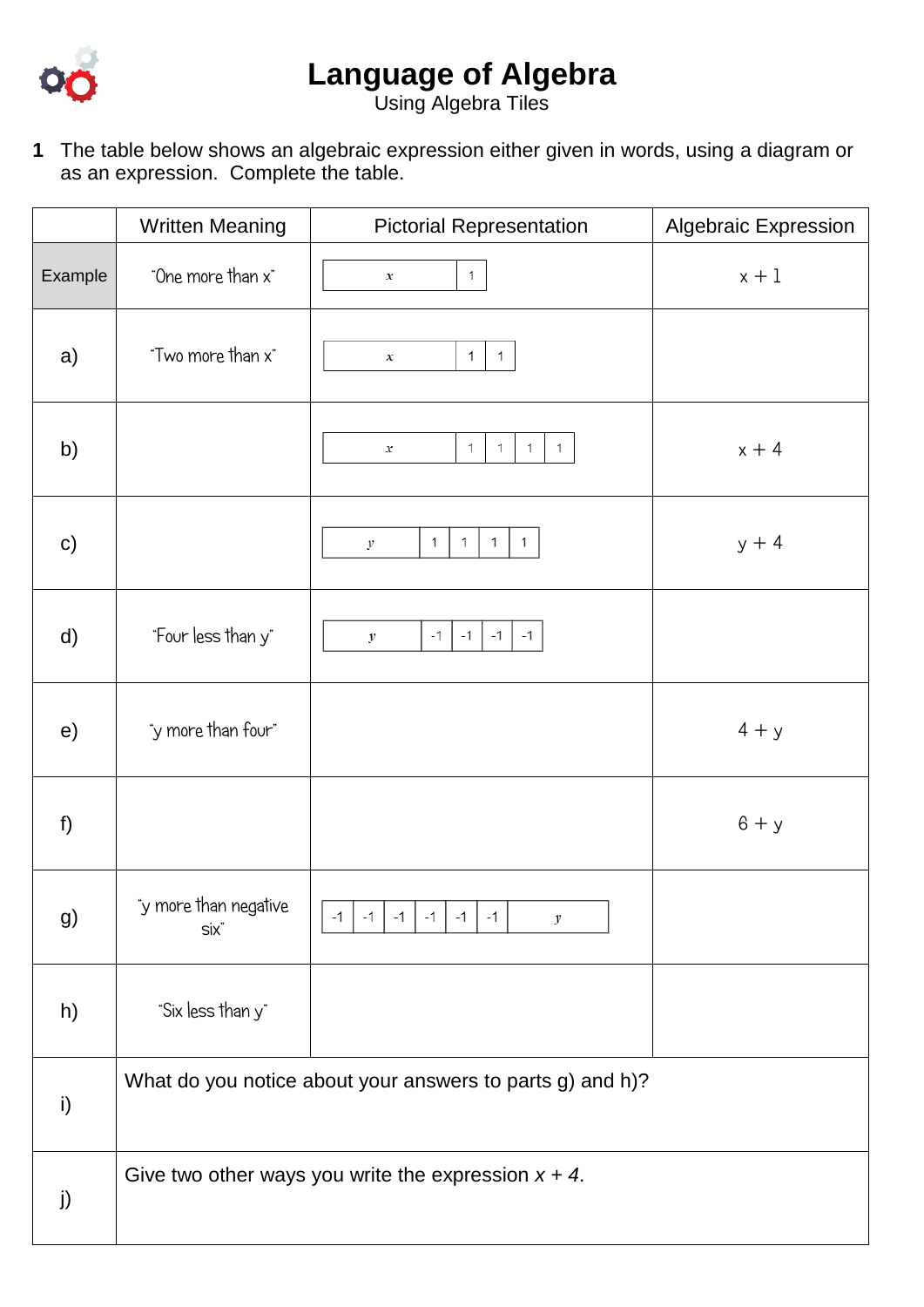|              | <b>Written Meaning</b>   | <b>Pictorial Representation</b>      | <b>Algebraic Expression</b> |
|--------------|--------------------------|--------------------------------------|-----------------------------|
| Example      | "Two lots of x"          | $\boldsymbol{x}$<br>$\boldsymbol{x}$ | 2x                          |
| a)           | "Three lots of x"        |                                      |                             |
| b)           |                          | y<br>y<br>у                          |                             |
| $\mathbf{C}$ |                          | $\mathcal{Y}$<br>$\cdot y$<br>$-y$   |                             |
| d)           | "Six lots of negative y" |                                      |                             |

|              | <b>Written Meaning</b>              | <b>Pictorial Representation</b>      | <b>Algebraic Expression</b> |
|--------------|-------------------------------------|--------------------------------------|-----------------------------|
| Example      | "Two lots of x then plus<br>one"    | 1<br>$\boldsymbol{\mathcal{X}}$<br>x | $2x + 1$                    |
| a)           | "Two lots of x then plus<br>three"  |                                      |                             |
| b)           | "Two lots of x then plus<br>four"   |                                      |                             |
| $\mathbf{C}$ | "Three lots of x then plus<br>four" |                                      |                             |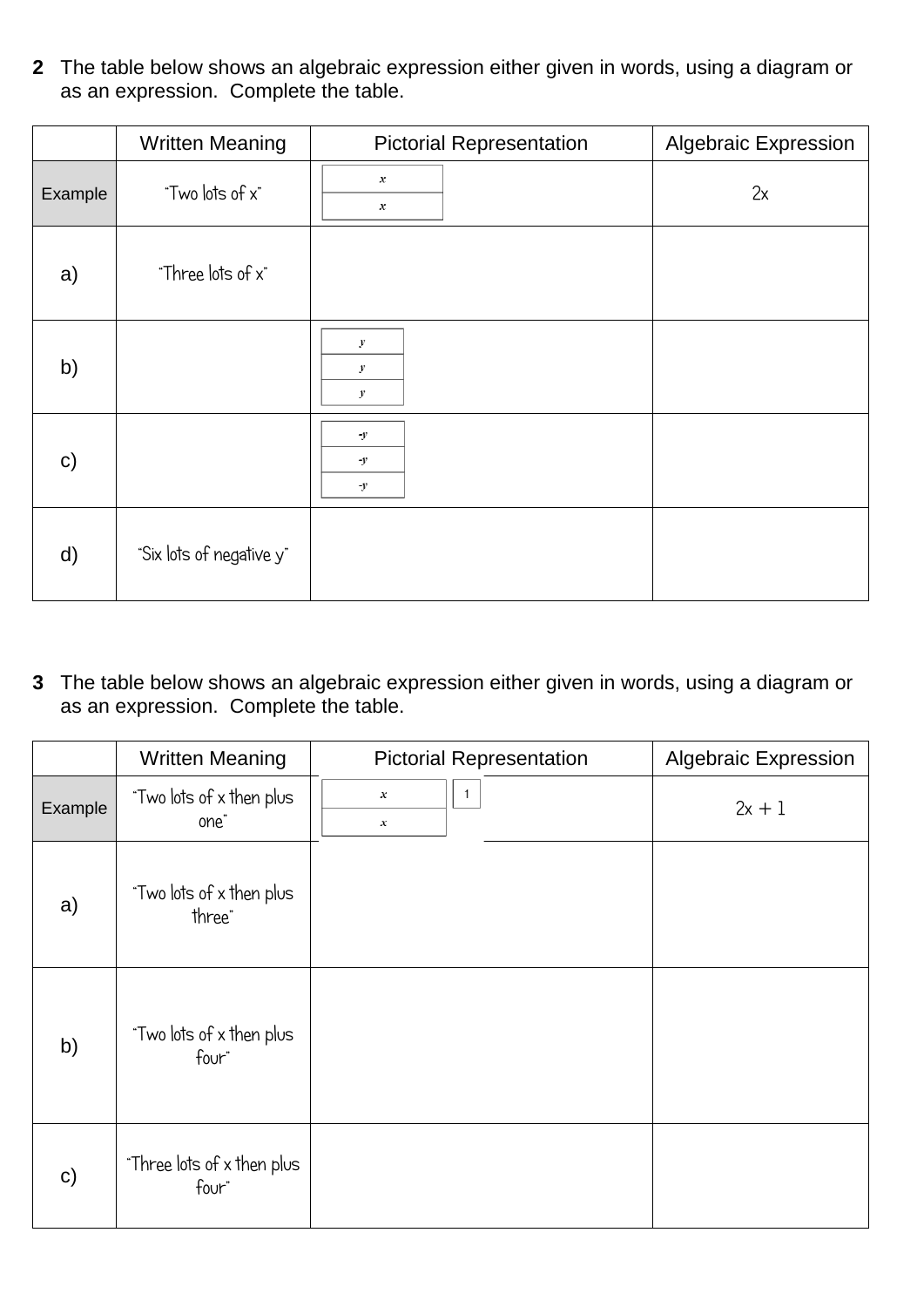| d)           |                                                             | $\mathbf{1}$<br>$\boldsymbol{x}$<br>$\mathbf{1}$<br>$\boldsymbol{x}$<br>$\mathbf{1}$<br>$\boldsymbol{x}$<br>$\mathbf{1}$ |                           |
|--------------|-------------------------------------------------------------|--------------------------------------------------------------------------------------------------------------------------|---------------------------|
| e)           | "The total of three times<br>x. then plus negative<br>four" |                                                                                                                          |                           |
| f            |                                                             | $-1$<br>$\boldsymbol{y}$<br>$-1$<br>$\boldsymbol{y}$<br>$-1$<br>$\boldsymbol{\mathcal{Y}}$<br>$-1$                       |                           |
| g)           |                                                             | $-1$<br>$\neg y$<br>$-1$<br>$\lnot y$<br>$-1$<br>$\neg y$<br>$-1$                                                        | $-3y - 4$                 |
| h)           | "Three lots of negative y.<br>then subtract four"           | $-1$<br>$\neg y$<br>$-1$<br>$\lnot y$<br>$-1$<br>$\neg y$<br>$-1$                                                        | $-3y - 4$                 |
| i)           | "Three lots of all of x plus<br>one"                        | $\,1\,$<br>$\boldsymbol{x}$<br>$\,1\,$<br>$\boldsymbol{x}$<br>1<br>$\boldsymbol{x}$                                      |                           |
| j)           | "Four lots of all of x plus<br>one"                         |                                                                                                                          | $4(x + 1)$<br>OR $4x + 4$ |
| $\mathsf{k}$ | "Four lots of all of y plus<br>one"                         |                                                                                                                          |                           |
| $\vert$      |                                                             |                                                                                                                          | $4(y - 1)$<br>OR $4y - 4$ |
| m)           | "Four lots of all of double<br>y subtract one"              |                                                                                                                          |                           |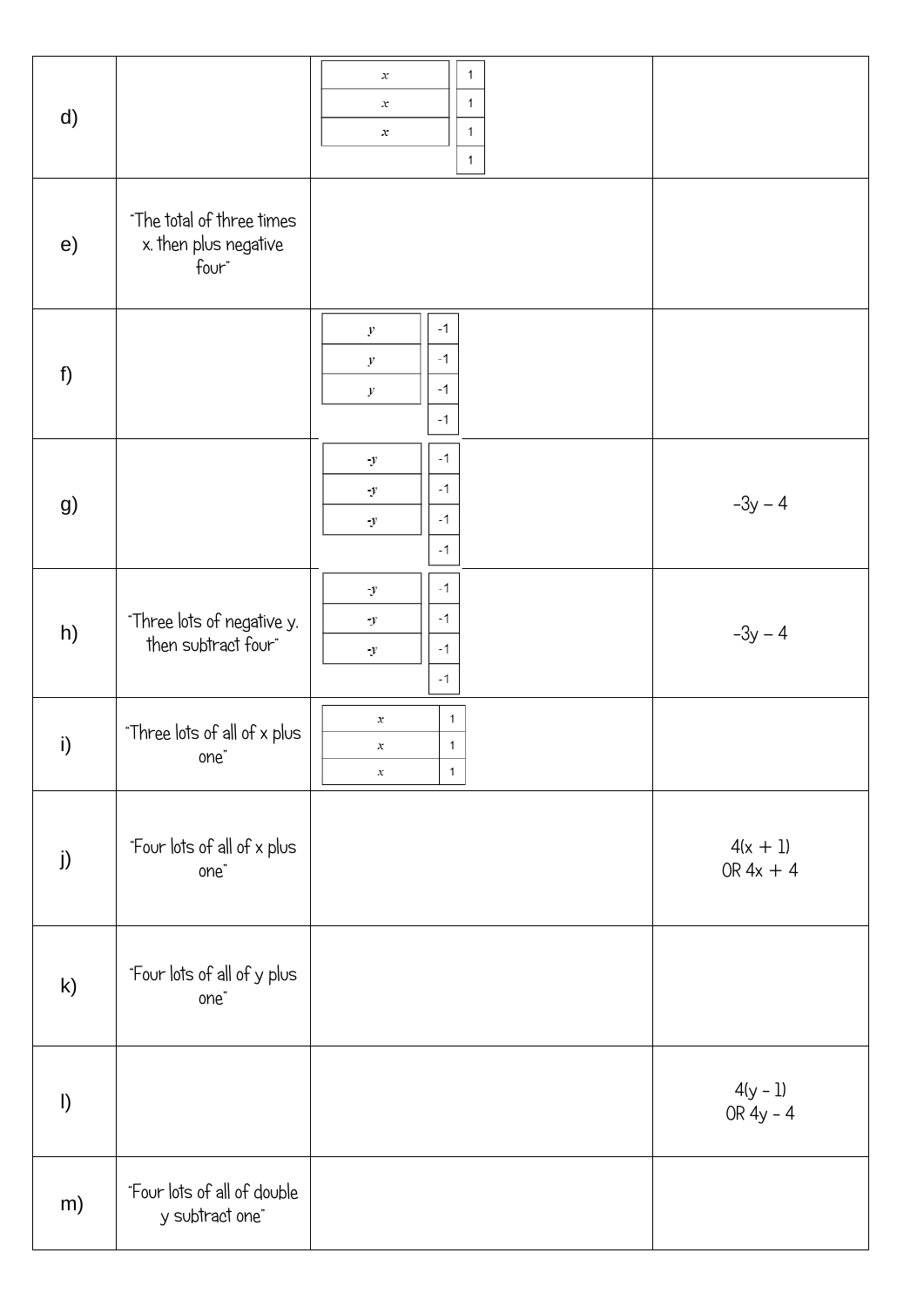|               | <b>Written Meaning</b>                          | <b>Pictorial Representation</b>                                                  | <b>Algebraic Expression</b> |
|---------------|-------------------------------------------------|----------------------------------------------------------------------------------|-----------------------------|
| a)            | "The total of x and y"                          | $\boldsymbol{x}$<br>y                                                            |                             |
| b)            | "The total of y and x"                          |                                                                                  |                             |
| $\mathsf{c})$ | "x subtract y"                                  | x<br>$-y$                                                                        |                             |
| d)            |                                                 | $\boldsymbol{y}$<br>-x                                                           |                             |
| e)            | "x subtract two lots of y"                      | $\boldsymbol{x}$<br>$\mathcal{Y}$<br>$\cdot y$                                   |                             |
| f)            |                                                 |                                                                                  | $x - 3y$                    |
| g)            | "x subtract three lots of<br>y. then plus four" | 1<br>x<br>$\mathcal{Y}$<br>1<br>-y<br>1<br>$\mathcal{Y}$<br>$\mathbf{1}$         |                             |
| h)            | "x subtract two lots of y.<br>then plus four"   |                                                                                  | $x - 2y + 4$                |
| i)            | "x subtract two lots of y.<br>plus two"         |                                                                                  |                             |
| j)            | part i)                                         | Explain why the x term and the numerical term are either positive or negative in |                             |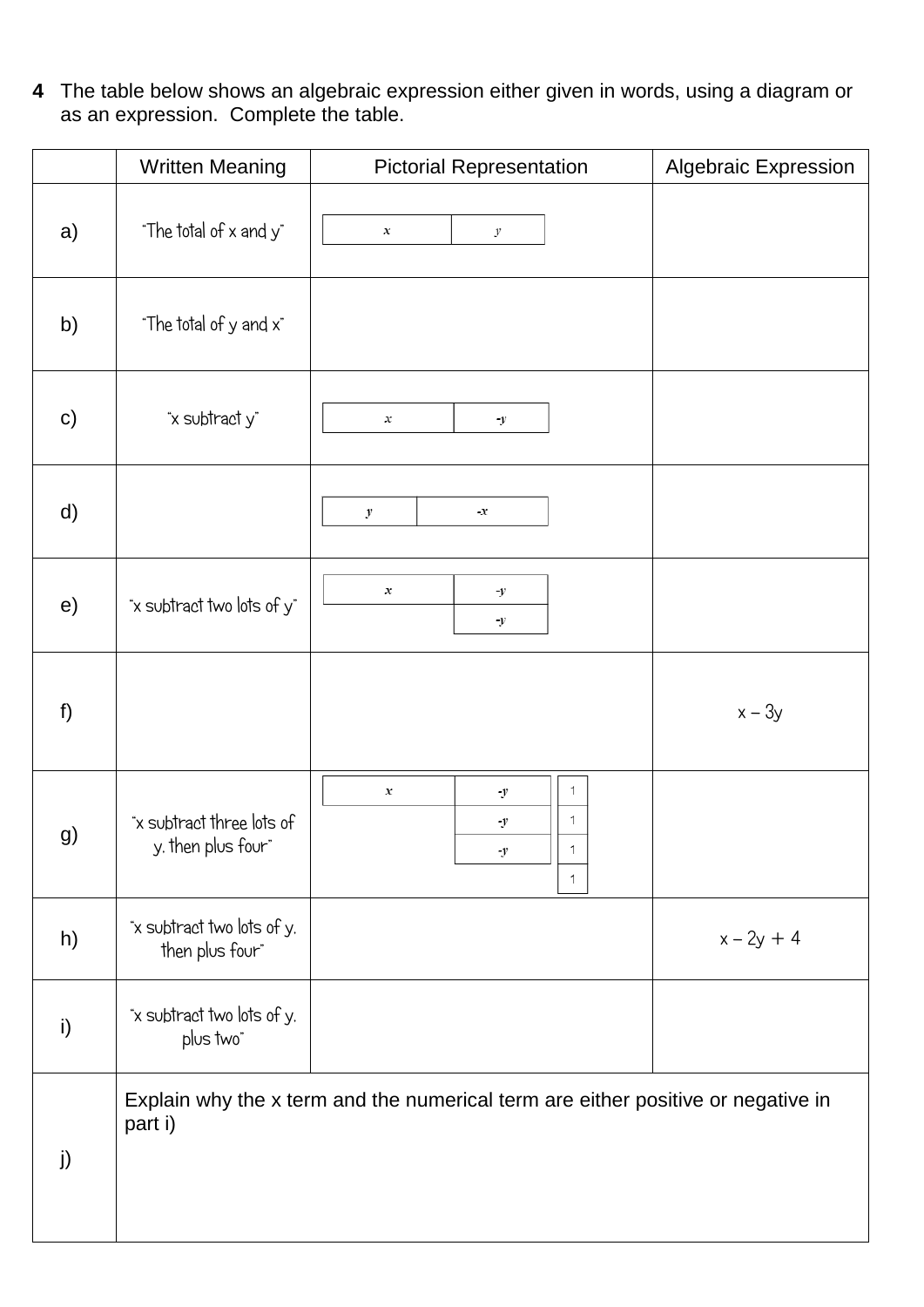

Using Algebra Tiles

|               | <b>Written Meaning</b>        | <b>Pictorial Representation</b>                                                  | <b>Algebraic Expression</b> |
|---------------|-------------------------------|----------------------------------------------------------------------------------|-----------------------------|
| Example       | "One more than x"             | $\mathbf{1}$<br>$\boldsymbol{x}$                                                 | $x + 1$                     |
| a)            | "Two more than x"             | $\mathbf{1}$<br>$\mathbf{1}$<br>$\boldsymbol{x}$                                 | $x + 2$                     |
| b)            | "Four more than x"            | $\mathbf{1}$<br>$\mathbf{1}$<br>$\mathbf{1}$<br>$\mathbf{1}$<br>x                | $x + 4$                     |
| $\mathsf{c})$ | "Four more than y"            | $\mathbf{1}$<br>$\mathbf{1}$<br>$\mathbf{1}$<br>$\mathbf{1}$<br>$\boldsymbol{v}$ | $y + 4$                     |
| $\mathsf{d}$  | "Four less than y"            | $-1$<br>$-1$<br>$-1$<br>$-1$<br>$\boldsymbol{v}$                                 | $y - 4$                     |
| e)            | "y more than four"            | $\mathbf{1}$<br>$\mathbf{1}$<br>$\mathbf{1}$<br>1<br>$\boldsymbol{y}$            | $4 + y$                     |
| f)            | "y more than six"             | $\mathbf{1}$<br>$\mathbf{1}$<br>1<br>$\mathbf{1}$<br>$\mathbf{1}$<br>1<br>y      | $6 + y$                     |
| g)            | "y more than negative<br>Six" | $-1$ $-1$<br>$-1$<br>$-1$<br>$-1$<br>$-1$<br>$\mathcal{V}$                       | $-6 + y$                    |
| h)            | "Six less than y"             | $-1$<br>$-1$<br>$-1$<br>$-1$<br>$-1$   $-1$<br>$\boldsymbol{y}$                  | $y - 6$                     |
| i)            |                               | What do you notice about your answers to parts g) and h)?                        |                             |
| j)            |                               | Give two other ways you write the expression $x + 4$ ?                           |                             |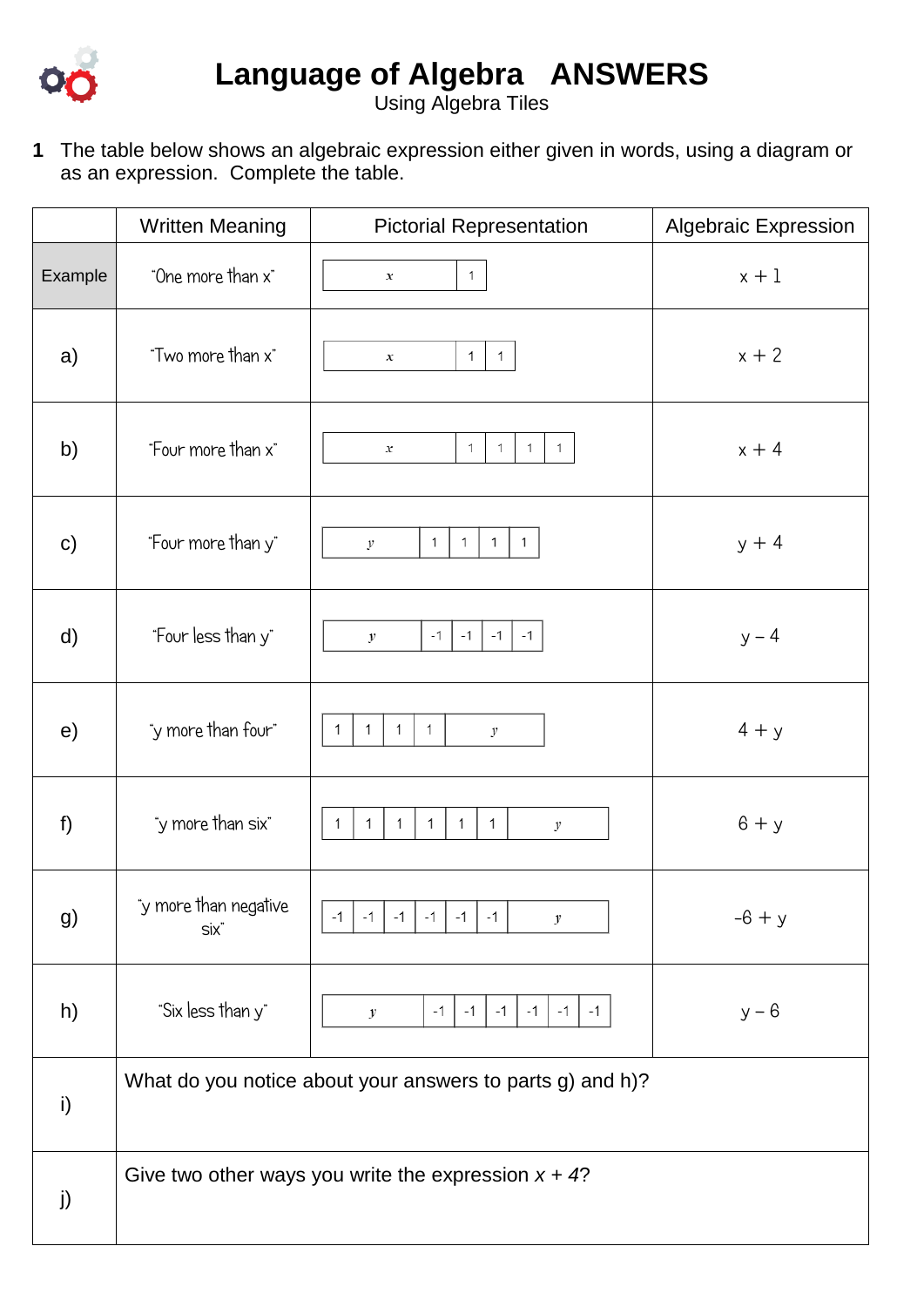|              | <b>Written Meaning</b>     | <b>Pictorial Representation</b>                                 | <b>Algebraic Expression</b> |
|--------------|----------------------------|-----------------------------------------------------------------|-----------------------------|
| Example      | "Two lots of x"            | $\boldsymbol{x}$<br>$\boldsymbol{\mathcal{X}}$                  | 2x                          |
| a)           | "Three lots of x"          | $\boldsymbol{x}$<br>$\boldsymbol{x}$<br>x                       | 3x                          |
| b)           | "Three lots of y"          | y<br>$\mathcal{Y}$<br>y                                         | 3y                          |
| $\mathbf{C}$ | "Three lots of negative y" | $-y$<br>$-y$<br>$-y$                                            | $-3y$                       |
| d)           | "Six lots of negative y"   | $-y$<br>$\cdot y$<br>$-y$<br>$\mathcal{Y}$<br>$-y$<br>$\cdot y$ | -6у                         |

|              | <b>Written Meaning</b>              | <b>Pictorial Representation</b>                                           | <b>Algebraic Expression</b> |
|--------------|-------------------------------------|---------------------------------------------------------------------------|-----------------------------|
| Example      | "Two lots of x then plus<br>one"    | $\boldsymbol{\mathcal{X}}$<br>$\boldsymbol{x}$                            | $2x + 1$                    |
| a)           | "Two lots of x then plus<br>three"  | $\mathbf{1}$<br>$\boldsymbol{x}$<br>1<br>$\boldsymbol{x}$<br>$\mathbf{1}$ | $2x + 3$                    |
| b)           | "Two lots of x then plus<br>four"   | 1<br>$\boldsymbol{x}$<br>1<br>$\boldsymbol{x}$<br>1<br>1                  | $2x + 4$                    |
| $\mathbf{C}$ | "Three lots of x then plus<br>four" | 1<br>x<br>1<br>x<br>1<br>x<br>1                                           | $3x + 4$                    |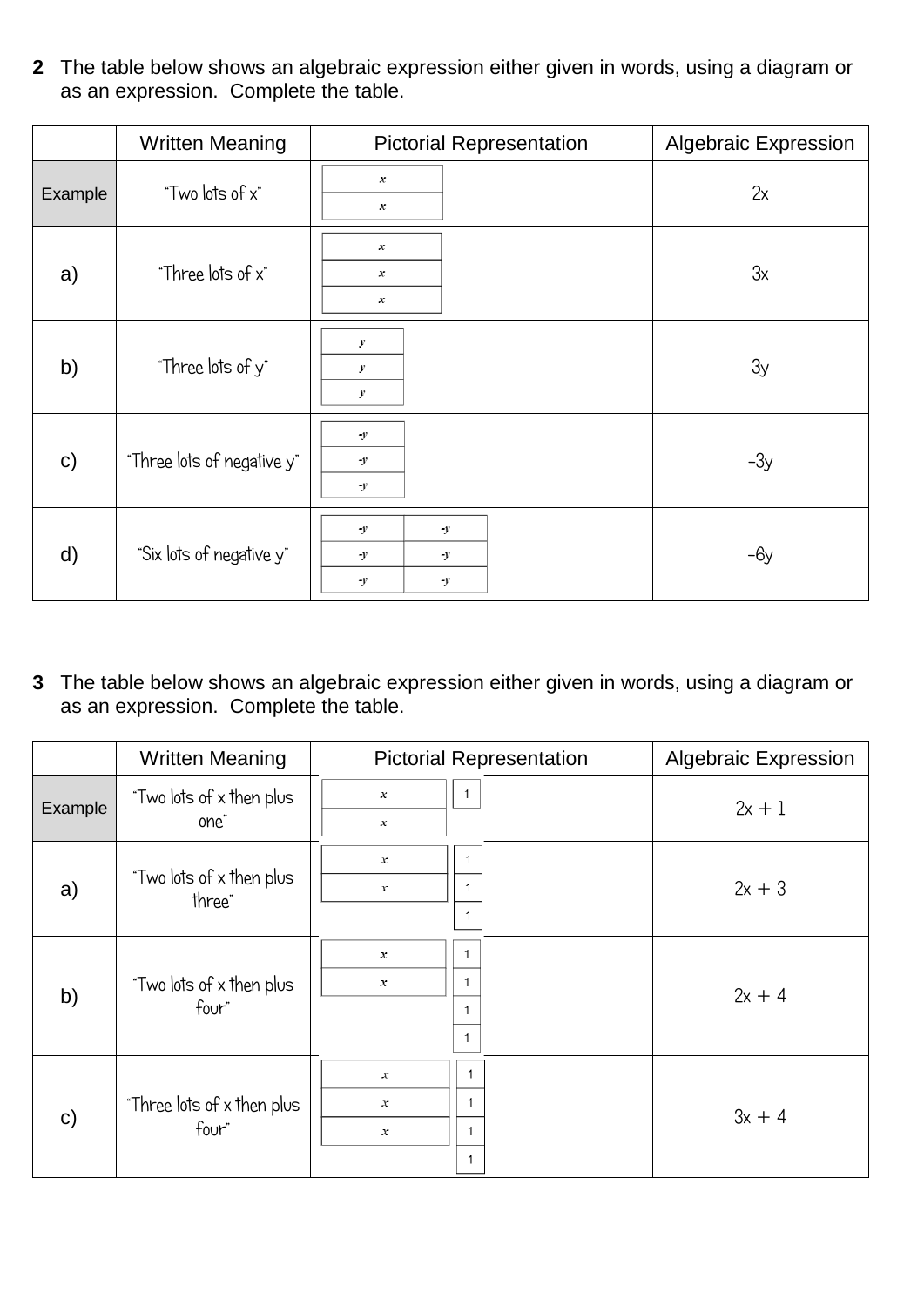|         |                                                        | 1<br>x<br>$\mathbf{1}$<br>x                                                                                          |                           |
|---------|--------------------------------------------------------|----------------------------------------------------------------------------------------------------------------------|---------------------------|
| d)      | "The total of three times<br>x. then plus four"        | $\mathbf{1}$<br>$\boldsymbol{x}$<br>$\mathbf{1}$                                                                     | $3x + 4$                  |
| e)      | "The total of three times<br>x. then plus negative     | $-1$<br>$\boldsymbol{x}$<br>$-1$<br>$\boldsymbol{x}$<br>$-1$<br>$\boldsymbol{x}$                                     | $3x - 4$                  |
|         | four"                                                  | $-1$                                                                                                                 |                           |
|         | "The total of three times                              | $-1$<br>$\boldsymbol{y}$<br>$-1$<br>y                                                                                |                           |
| $f$ )   | y. then plus negative<br>four"                         | $-1$<br>$\boldsymbol{y}$<br>$-1$                                                                                     | $3y - 4$                  |
|         |                                                        | $-1$<br>$\neg y$                                                                                                     |                           |
| g)      | "Three lots of negative y.<br>then plus negative four" | $-1$<br>$-\mathcal{Y}$<br>$-1$<br>$\mathcal{Y}$                                                                      | $-3y - 4$                 |
|         |                                                        | $-1$                                                                                                                 |                           |
|         | "Three lots of negative y.                             | $-1$<br>$\mathcal V$<br>$-1$<br>$-\mathcal{V}$                                                                       |                           |
| h)      | then subtract four"                                    | $-1$<br>$\mathcal{Y}$<br>$-1$                                                                                        | $-3y - 4$                 |
|         |                                                        | $\mathbf{1}$<br>$\boldsymbol{x}$                                                                                     |                           |
| i)      | "Three lots of all of x plus<br>one"                   | 1<br>x<br>$\mathbf{1}$<br>$\boldsymbol{x}$                                                                           | $3(x + 1)$<br>OR $3x + 3$ |
|         | "Four lots of all of x plus                            | $\mathbf{1}$<br>$\boldsymbol{\mathcal{X}}$<br>1<br>$\boldsymbol{\chi}$                                               | $4(x + 1)$                |
| j)      | one"                                                   | 1<br>$\boldsymbol{x}$<br>$\mathbf{1}$<br>$\boldsymbol{x}$                                                            | OR $4x + 4$               |
|         |                                                        | 1<br>$\mathcal{Y}$                                                                                                   |                           |
| k)      | "Four lots of all of y plus<br>one"                    | 1<br>$\mathcal{Y}$<br>1<br>$\mathcal{Y}% =\mathcal{Y}^{T}\left( \mathcal{Y}^{T}\right)$                              | $4(y + 1)$<br>OR $4y + 4$ |
|         |                                                        | $\mathbf{1}$<br>$\mathcal{Y}$                                                                                        |                           |
| $\vert$ | "Four lots of all of y                                 | $-1$<br>$\mathcal{Y}$<br>$-1$<br>$\mathcal{Y}$                                                                       | $4(y - 1)$                |
|         | subtract one"                                          | $-1$<br>$\mathcal{Y}$<br>$-1$<br>$\boldsymbol{y}$                                                                    | OR $4y - 4$               |
| m)      | "Four lots of all of double                            | $-1$<br>$\mathcal{V}% _{0}\left( \mathcal{N}\right)$<br>$\boldsymbol{y}$<br>$-1$<br>$\boldsymbol{y}$<br>$\mathcal V$ | $4(2y - 1)$               |
|         | y subtract one"                                        | $-1$<br>$\boldsymbol{y}$<br>$\mathcal V$<br>$-1$<br>$\boldsymbol{y}$<br>$\mathcal V$                                 | OR $8y - 4$               |